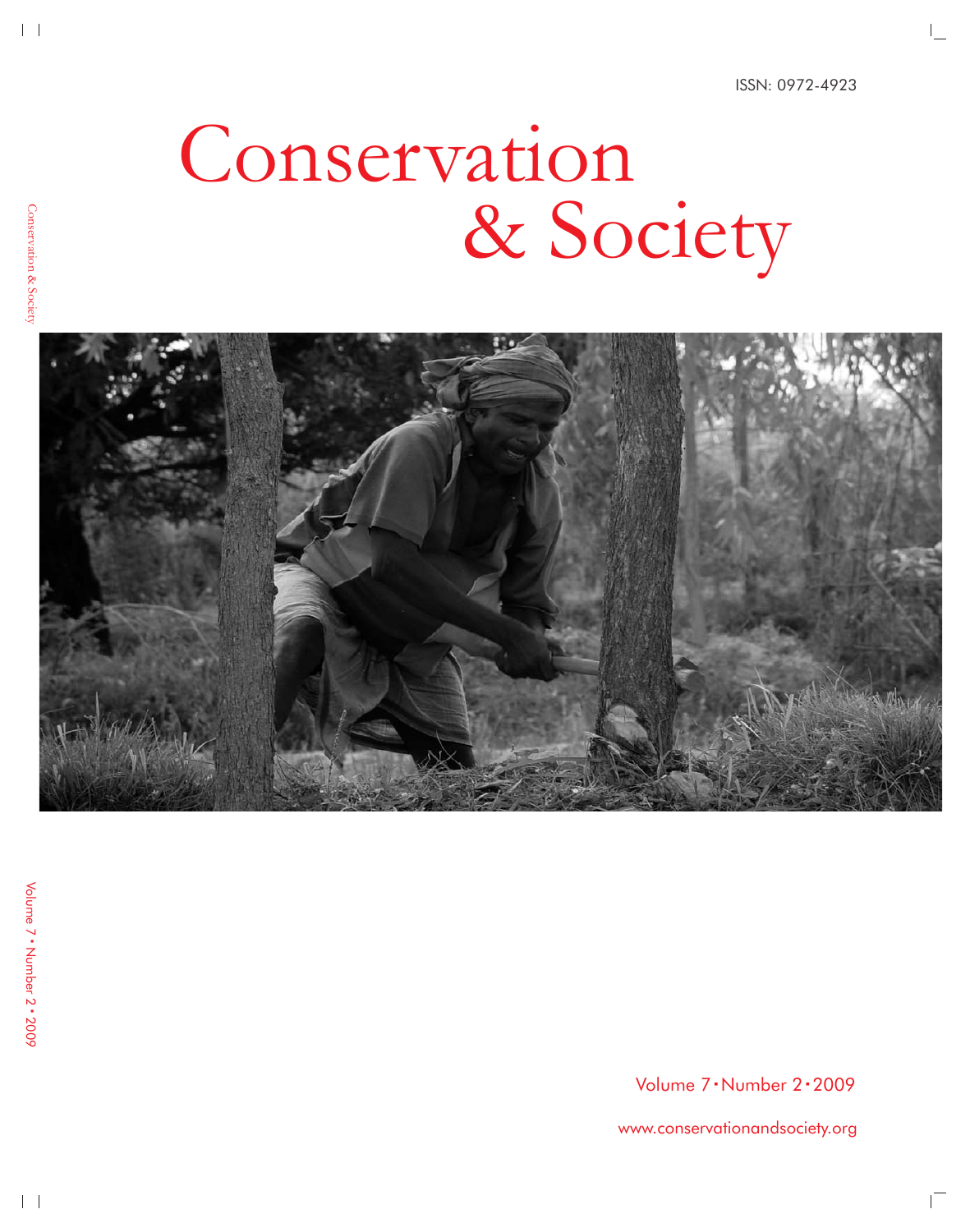*Report*

# **Measuring and Managing the Environmental Cost of Coffee Production in Latin America**

# Victor Julio Chavez Arceª, Raul Raudales<sup>b</sup>, Rich Trubey<sup>b</sup>, David I. King<sup>c,#</sup>, **Richard B. Chandlerd and Carlin C. Chandlerd**

a Cooperative Montes de Oro and MDI/Montes de Oro Research and Training Center Mirimar, Costa Rica

b Mesoamerican Development Institute, Lowell, MA, USA

c Northern Research Station, USDA Forest Service, Amherst, MA, USA

d Department of Natural Resources Conservation, University of Massachusetts, Amherst, MA, USA

**# Corresponding author. E-mail:** dking@fs.fed.us

#### **Abstract**

Coffee is a major international commodity, and because of this, coffee production has the potential for considerable global impacts on the environment. These impacts can include the consumption of energy, water, land and the loss of native forest. Here we quantify these costs using Costa Rica as a case study, and describe an initiative undertaken at the Montes de Oro Cooperative in which these impacts are reduced substantially through the development and application of alternative technologies. We show how these processes reduce the consumption of resources, and also reduce economic costs to the farmer, thus providing a market-based incentive for conservation. The initiatives undertaken at Montes de Oro can provide a model for the future, for reducing the environmental costs of coffee production, while simultaneously improving the economic conditions of the people in coffee producing regions.

**Keywords:** biodiversity, bird, coffee, conservation, energy, integrated open canopy, processing, production

**DOI:** 10.4103/0972-4923.58645

## **INTRODUCTION**

Reaching a vast international market, coffee is one of the most significant agricultural systems in Latin America, where 700,000 coffee farmers manipulate forty percent of the agricultural lands to generate \$10 billion annually (Rice & Ward 1996, Conservation International 2002). There has been substantial discussion of the environmental costs of coffee production, although this discussion has focused primarily on coffee cultivation and its contribution to the displacement of natural habitats and communities (Rappole *et al*. 2003, Komar 2006). Less attention has been given to the potentially important costs of coffee processing. Coffee processing as traditionally practised consumes substantial amounts of energy, water and space, and this consumption can have potentially significant impacts on native tropical biodiversity.

In this article we quantify these costs of conventional coffee processing in Costa Rica, and then present alternative coffee processing technologies that have been developed at the Montes de Oro Cooperative to mitigate these impacts. We show how these alternative technologies consume a fraction of the energy used by conventional coffee processing, and whatever energy is consumed is produced using renewable sources such as solar power or co-generation. Furthermore, we describe how these technologies reduce the consumption of water and space, and finally describe a novel method of coffee cultivation that substantially reduces the impacts of growing coffee on the loss of forest-associated species. Because these novel processing technologies and methods for cultivation provide economic benefits to farmers, as well as reduce the ecological impacts, they represent a potentially effective market-based mechanism for conservation in the coffee-growing regions.

# **ENERGY CONSUMPTION AND COFFEE PROCESSING**

Conventional coffee processing is energy intensive. After coffee is picked, the pulp and mucilage must be removed, which requires two separate processes. Then the coffee must be dried and the parchment removed, and finally the coffee

Copyright: © Arce *et al*. 2009. This is an open access article distributed under the terms of the Creative Commons Attribution License, which permits unrestricted use and distribution of the article, provided the original work is cited.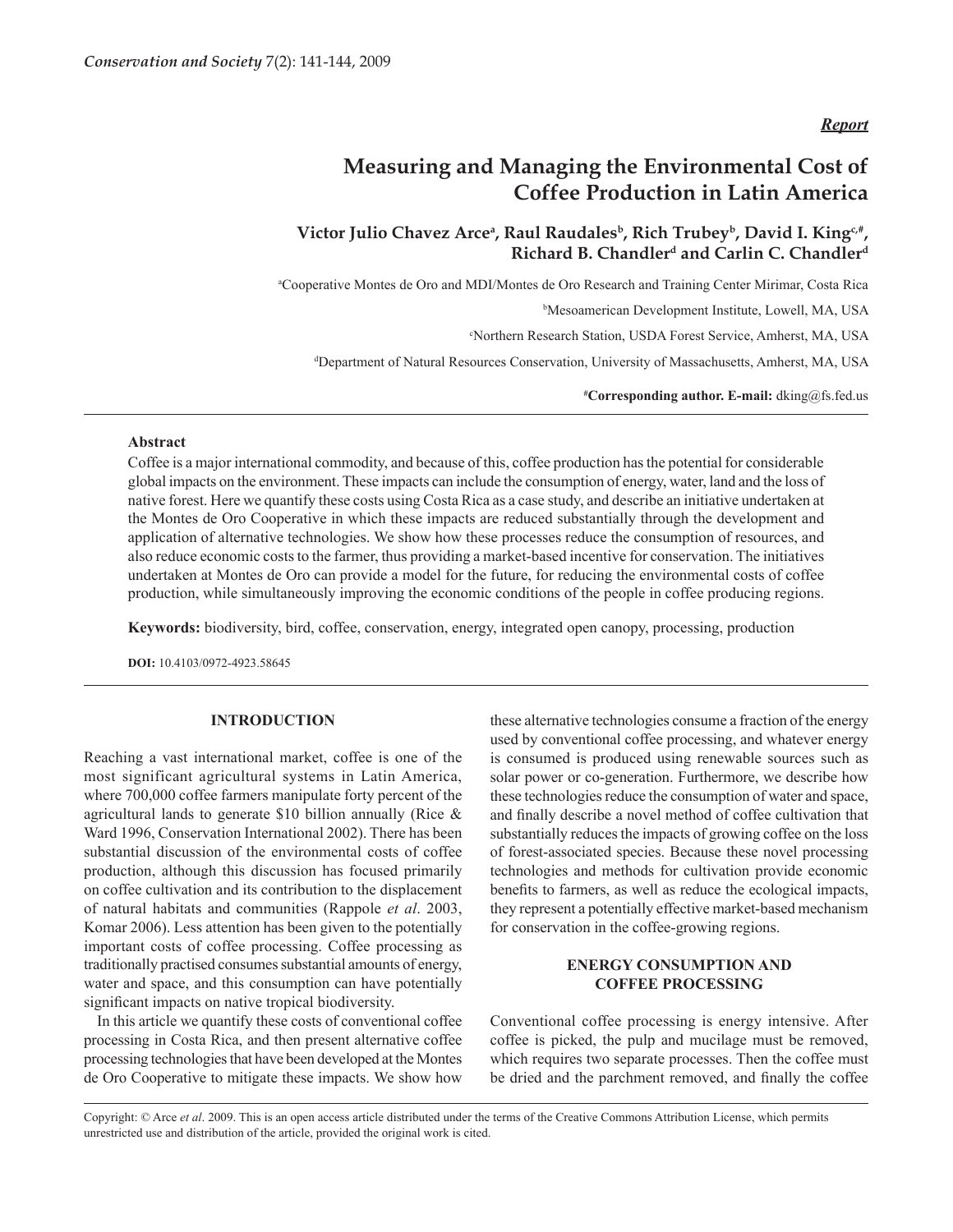must be sorted. All these steps require energy, although the electricity required for drying represents nearly eighty percent of the electricity required for processing coffee (Instituto del Café de Costa Rica [ICAFE] 2006). The remaining demand is used for the other processes (depulping, washing, sorting, etc.). The energy consumption and energy costs associated with coffee drying are uniform throughout Latin America, as the same equipment design is used throughout the region, and electricity costs are linked to the world oil prices. The cost of firewood to provide thermal energy is also fairly uniform and to a large part influenced by the diesel prices for transportation (MDI field surveys 2004-2009).

The majority of coffee in Costa Rica is dried using electricity and firewood (ICAFE 2006). Conventional coffee drying consumes on an average 12.5 kWh of electricity and 0.07 cu. m of firewood, per 100 lbs of green coffee (ICAFE 2006). Assuming a net export of 203,244,004 lbs of green coffee annually (ICAFE 2007) and the rates of electrical energy consumption from Table 1, coffee drying in Costa Rica consumes on the order of 25,405,000 kWh of electricity (enough to power a community in Costa Rica of some 13,534 people [UNDP 2007]). These energy costs impose a financial burden on small farmers, and savings on electricity costs provided by solar driers increases the viability of small coffee operations, which otherwise could be converted to other types of land use with lower ecological value, such as cattle production, commercial development or housing.

In addition to electrical energy, coffee drying in Costa Rica consumes approximately 142,268 cu. m of wood per year. Based on an extrapolation of the amount of fuel wood consumed for the drying process (ICAFE 2006), we estimate that throughout Mesoamerica, approximately 6,509 hectares of forest are cut to supply the firewood used to dry the coffee harvest each year. This is roughly equivalent to 3 sq. cm of wood per cup of coffee. Thus, reducing the amount of wood used for drying coffee could make a significant contribution to tropical forest conservation.

The Montes de Oro Cooperative has reduced their energy consumption dramatically through the development and implementation of new technologies. The most important of these innovations is a new solar/biomass coffee drying technology. This is a hybrid system that uses a combination of solar thermal and biomass gasification to dry coffee beans in a vertical, tower-like, natural convection drying chamber (Figure 1). The coffee flow inside the chamber is controlled by moving trays that cycle through the tower during the approximately 24-hour drying period. The thermal energy required for drying is supplied by solar thermal collectors during the day, and the gasification of coffee husks (see a little later in the article) is carried out at night or during rainy periods. The alternative technology requires a 30 to 40% larger initial capital investment over conventional drying equipment, depending on the configuration, although the solar/biomass equipment will pay for itself in energy savings within six to seven years.

Energy conservation will be further realized at Montes de Oro through the practise of co-generation, using waste products from coffee production to produce electricity through a thermochemical gasification process that is currently operational at Montes de Oro. This co-generation will be able to produce 15 kWh of electric power, more than sufficient to supply the 2 kWh required for the solar/biomass dryer. For gasification, coffee parchment is collected and gasified by a thermochemical reaction called pyrolysis, in which the carbohydrates of the parchment are broken down to their fundamental molecular components. A gaseous mixture of hydrogen, carbon monoxide and oxygen are the main components of the so-called producer gas, which is a fuel that burns similar to natural gas or propane, although with a lower energy content. With this



**Figure 1:** Industrial solar coffee dryers installed at the Montes de Oro Cooperative, Mirimar, Costa Rica. Each tower contains rotating trays on which coffee is placed for drying. Heat for drying is derived from exterior-mounted solar hot-water collectors as also for the gasification of coffee parchment

| Table 1                                                                                                         |
|-----------------------------------------------------------------------------------------------------------------|
| Energy and water consumption of conventional coffee processing (ICAFE 2006) compared with                       |
| the amount used to process an equivalent amount of coffee at Montes de Oro (Montes d'Oro Production Statistics) |

|                                                                 | Electricity \$ 0.20/kWh |               | Fuel \$ 12/cu, m firewood |               | Water (\$ 0.0005/l) |               |
|-----------------------------------------------------------------|-------------------------|---------------|---------------------------|---------------|---------------------|---------------|
|                                                                 | Conventional            | Montes de Oro | Conventional              | Montes de Oro | Conventional        | Montes de Oro |
| Consumption/100 lbs green coffee                                | $12.0$ kWh              | 2 kWh         | $0.07$ cu. m              | $0.0$ cu. m   | 1.000 1             | 36 1          |
| $Cost/100$ lbs green coffee                                     | \$2.40                  | \$ 0.40       | \$ .84                    | \$ 0.00       | \$0.50              | \$ 0.018      |
| Consumption for a typical<br>cooperative $(1,000,000$ lbs/year) | 120.000 kWh             | 20,000 kWh    | $700 \text{ cu}$ m        | $0.0$ cu. m   | 10,000,000 1        | 360,000 1     |
| Net cost for a typical cooperative                              | \$24,000                | \$4,000       | \$ 8,400400               | \$ 0.00       | \$5,000             | \$180         |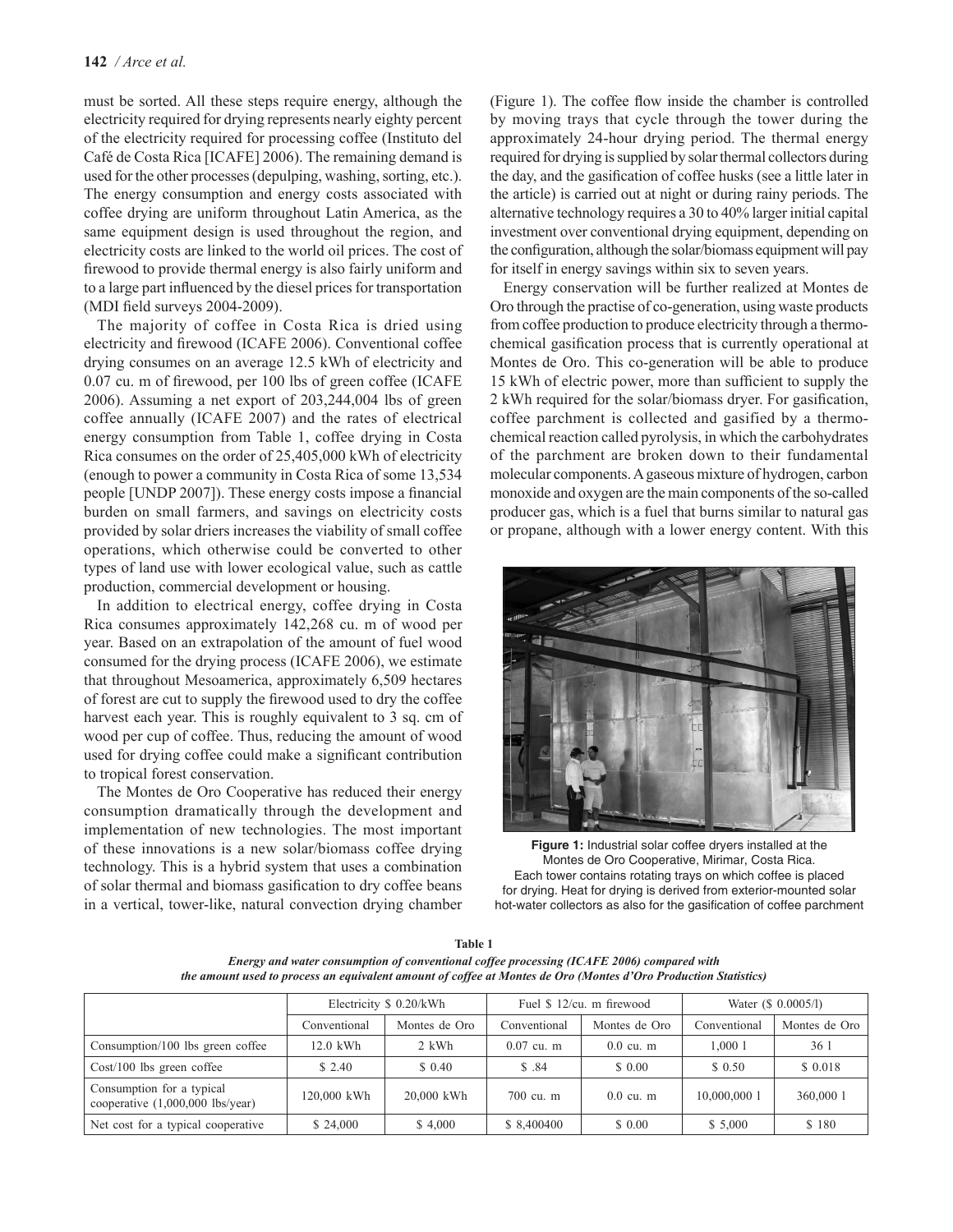gas, a boiler is operated to heat water when solar resources are not available during the night or rainy or cloudy periods, and/ or a generator is operated to produce electricity.

### **WATER CONSUMPTION AND COFFEE PROCESSING**

Conventional coffee processing uses large quantities of water to remove the outer pulp and mucilage and transport the waste products. On an average, these processes use between 1,000-2,000 liters of water per 100 lbs of green coffee (ICAFE 2006). At Montes de Oro the consumption of water has been reduced by the adoption of a fully mechanized process in which the fruit or pulp of the cherry and the mucilage surrounding the bean is mechanically separated from the bean by friction. This differs from the conventional "washed coffee" in which the pulp is removed mechanically and the coffee is fermented in concrete tanks to remove the mucilage. Using the semiwashed process the cooperative at Montes de Oro has reduced its water consumption to about 36 liters of water per 100 lbs of green coffee, an over 90% reduction of water consumption.

In addition to the obvious advantages of conserving water, this process has two other important advantages in terms of less land area and reduction in construction costs. With the "semiwashed" mechanical method, the water that is used has a higher concentration of sugars and other organic matter, and thus is suitable for use in the production of biogas. This contrasts with the more diluted product resulting from conventional "washed" processing, which cannot be used to generate biogas. Secondly, because less water is used, the settling ponds do not have to be as large as conventional settling ponds. This reduces construction costs, which can be considerable, as well as the need for land, which is also expensive.

#### **COFFEE CULTIVATION AND FOREST-ASSOCIATED SPECIES**

A final cost caused by coffee cultivation that has received a lot of attention is the displacement of native forest by coffee cultivation. The loss of forest and the potential loss of native biodiversity resulting from coffee cultivation and processing is substantial. On account of the great extent of land under coffee cultivation, as well as studies reporting high species diversity of multiple taxa in shade versus sun coffee (Perfecto *et al*. 2003), coffee has gained the attention of the conservation community. Although preferable to sun coffee in terms of the preservation of tropical rain forest biodiversity (Greenberg *et al*. 1997), recent studies have revealed the important limitations of shade coffee, particularly "commercial polyculture" (Moguel & Toledo 1999), which is the only type of shade coffee cultivation widely practised in Costa Rica (Somarriba *et al*. 2004). These include the loss of resident tropical species that depend on primary forests because many of the important habitat features typical of mature forests, such as lianas, bromeliads and large trees, are under-represented or absent in all but the most rustic coffee plantations (Rappole *et al*. 2003).

At the Montes de Oro Cooperative, a new system has been developed for coffee cultivation that maintains native forest without sacrificing yields. This system is termed "Integrated Open Canopy" or "IOC" Coffee (Arce 2003), in which coffee is planted in 1-3 ha patches with varying amounts of shade, depending on local conditions, but typically too little to qualify for shade coffee certification. Coffee patches are surrounded by an equivalent amount of forest. A typical parcel within the cooperative would be 4-6 ha in size, which would result in units of production consisting of 2-3 ha coffee and 2-3 ha of forest. The important feature of this system, from a standpoint of biodiversity, is that it maintains forest habitat for species that do not use shade coffee plantations.

To test the potential for IOC to support forest-associated species not found in shade coffee plantations we sampled birds in seven sites each in IOC plantations, shade coffee plantations and primary forests, from December to February 2005-2006 and 2006-2007, using standardised mist netting (Karr 1981). Shade coffee plantations were best characterised as "commercial polyculture" as described by Moguel & Toledo (1999), which describes nearly all the shade coffee in Costa Rica (Somarriba *et al*. 2004). Each site was sampled once for three consecutive days with 10, 12-m long nets placed in a grid 25 m apart. We captured 2,131 individuals representing 154 species during 6,618 net hours. We calculated species richness separately for all species and for species that were captured most often in forests, using sample-based rarefaction (Gottelli & Colwell 2001). We did not analyse species richness of the generalist species separately because they were not of conservation concern (Rappole *et al*. 2003). Species richness of all species combined was similar in shade coffee and IOC coffee plantations; however, IOC coffee farms supported higher numbers of forest-associated species than shade farms (Figure 2). Furthermore, the similarity in species composition between forest and IOC was 40% greater than the similarity



**Figure 2:** Species richness of forest-associated birds at the Cooperative Montes de Oro, Costa Rica, 2005-2007, calculated using sample-based rarefaction. Non-overlappping 95% confidence intervals indicate that species richness of forest-associated birds was significantly greater in IOC coffee plantations than in shade coffee